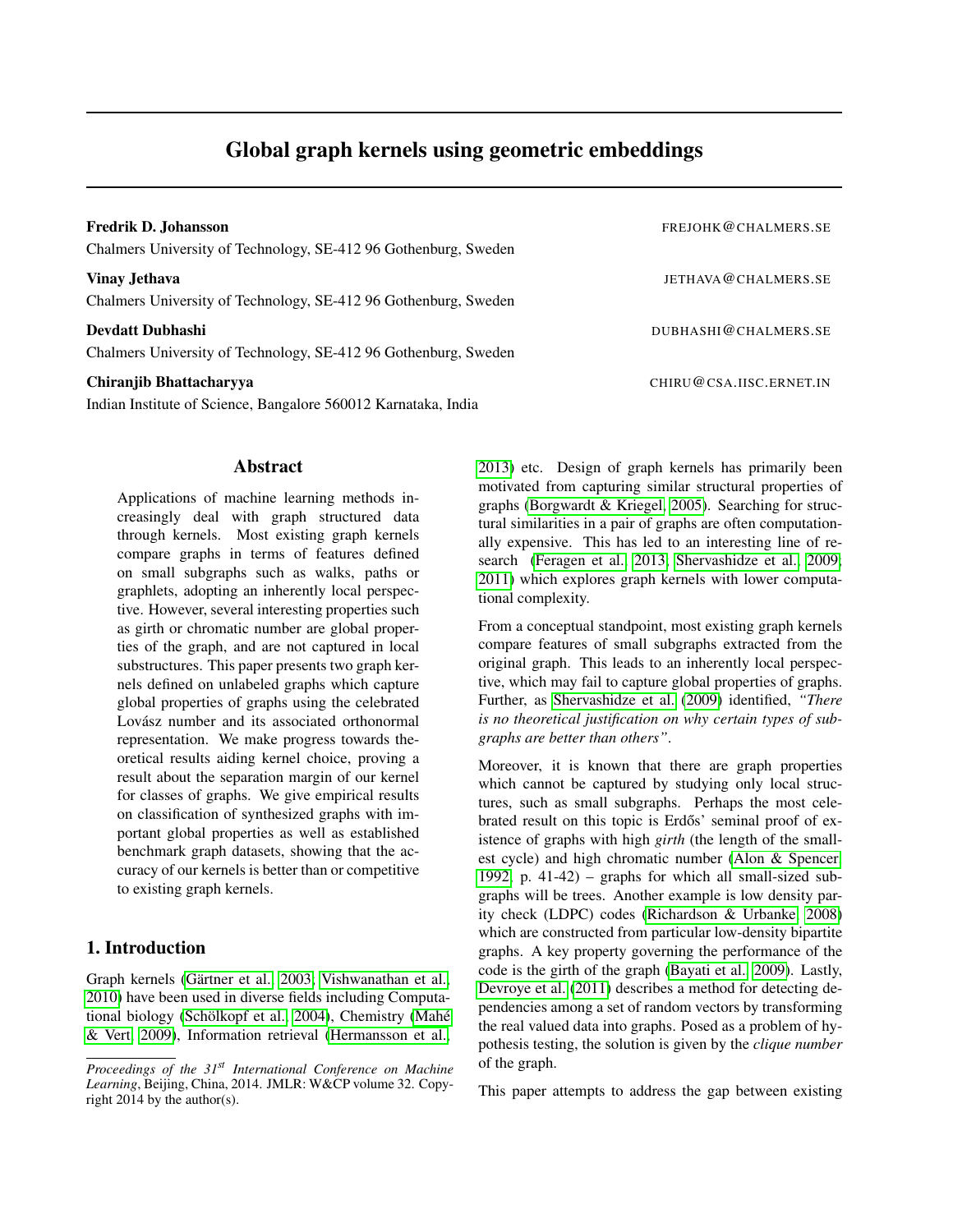"local" kernels (i.e. kernels defined in terms of small size subgraphs of the original graph) and global graph properties.

Main contributions We present two novel graph kernels designed to capture global properties of unlabeled graphs. The kernels are based on the Lovász number [\(Lov](#page-8-6)ász, [1979\)](#page-8-6), famous for its central role in combinatorial optimization and graph theory [\(Goemans, 1997\)](#page-7-7). The first kernel, which we call the Lovász  $\vartheta$  kernel (Lo- $\vartheta$ ), explicitly leverages the orthonormal representation of graphs associ-ated with Lovász number, see Section [3.1.](#page-2-0) The second kernel, which we call the SVM- $\vartheta$  kernel (SVM- $\vartheta$ ), builds on a recent alternative characterization of Lovász  $\vartheta$  [\(Jethava](#page-8-7) [et al., 2014\)](#page-8-7), enabling faster computation with known error bounds for classes of graphs, see Section [4.](#page-4-0) We derive sampling approximations for efficient computation of both kernels, with results for the sample complexities.

We evaluate our kernels empirically using graph classification, see Section [5.](#page-5-0) We compare the accuracy of our kernels with that of state-of-the-art graph kernels on both synthesized and benchmark datasets. The synthetic datasets are designed to test the kernels' ability to capture global properties of the graphs. We show that on real-world benchmark datasets, we produce results better or competitive with existing graph kernels.

Lastly, we take initial steps towards theoretical justification of kernel choice proving a result bounding the separation margin for both kernels in the task of classifying random and planted clique graphs.

#### 2. Graph kernels

This section reviews prior work on graph kernels. Most existing graph kernels are *R-convolution* kernels [\(Sher](#page-8-4)[vashidze et al., 2011;](#page-8-4) [Vishwanathan et al., 2010\)](#page-8-0). Let χ and  $\chi'$  be spaces and  $k : \chi' \times \chi' \to \mathbb{R}$  a positive semi-definite kernel. The R-convolution kernel for points  $x, y \in \chi$ , associated with finite subsets  $\chi'_x \subseteq \chi'$  and  $\chi'_y \subseteq \chi'$  is defined as [\(Haussler, 1999\)](#page-7-8)

$$
K(x,y) = \sum_{(x',y') \in \chi'_x \times \chi'_y} k(x',y') . \tag{1}
$$

Graph kernels decompose graphs into particular sets of subgraphs and compare features of the subgraphs [\(Sher](#page-8-4)[vashidze et al., 2011\)](#page-8-4). For example, the shortest-path kernel (abbreviated SP) [\(Borgwardt & Kriegel, 2005\)](#page-7-2) compares features of the shortest paths between all pairs of nodes in two graphs. The random walk kernel (RW) (Gärtner et al., 2003) counts (weighted) numbers of walks of every length in graphs. The graphlet kernel (GL) [\(Shervashidze et al., 2009\)](#page-8-3) estimates and compares graphlet spectra, distributions of subgraphs of sizes 3,4,5. [Shervashidze et al.](#page-8-3) [\(2009\)](#page-8-3) argue that the graphlet spectrum is similar to a sufficient statistic for a graph. Subtree kernels compare subtree patterns, matchings between neighbors of pairs of nodes (Ramon & Gärtner, 2003; [Sher](#page-8-9) [vashidze & Borgwardt, 2009;](#page-8-9) [Mahe & Vert, 2009\)](#page-8-2). A graph ´ kernel is thus characterised by a selection of subgraphs and a set of features of them. Commonly, graph kernels are partitioned into two groups, one concerned with *labeled* or *weighted* graphs, where nodes and/or edges are equipped with attributes, and the other *unlabeled* graphs. In this paper, we consider only *unweighted*, *unlabeled* graphs.

The graph kernels listed above are inherently local in their perspective, repeatedly comparing subgraphs disjoint from the rest of the graph. A kernel comparing *all* subgraphs would constitute a *complete* kernel *k*, such that  $k(x, \cdot) =$  $k(x', \cdot)$  implies  $x = x'$  (Gärtner et al., 2003). While such a kernel is highly expressive, it can be shown that constructing a complete graph kernel is NP-hard (Gärtner et al., [2003\)](#page-7-0). As a result, designing a kernel is a trade-off between expressivity and efficiency (Ramon & Gärtner, 2003).

It is hitherto unknown whether global properties of graphs, such as girth or chromatic number are captured, even approximately, by existing kernels.

### 3. Orthonormal labellings of graphs

In this section, we define the new Lovász  $\vartheta$  kernel and review the concepts of orthonormal labellings and Lovász number.

Recall that an orthonormal representation, or labelling, of a graph  $G = (V, E)$  consists of a set of unit vectors  $U_G :=$  $\{u_i \in \mathbb{R}^p : ||u_i|| = 1\}_{i \in V}$  where each node  $i \in V$  is assigned a unit vector  $\mathbf{u}_i$  such that  $(i, j) \notin E \implies \mathbf{u}_i^\top \mathbf{u}_j = 0$ . We emphasize that the orthonormal representation  $U_G$  captures global graph properties since u*<sup>i</sup>* satisfy a global set of constraints, encoding independences in the entire graph.

<span id="page-1-0"></span>It is instructive to consider a subset of vertices  $B \subseteq V$  and their corresponding representation  $U_{G|B} \subseteq U_G := \{ \mathbf{u}_i \in U_G :$  $i \in B$ . We note that  $U_{G|B}$  not only captures the edges encoded in the subgraph of *G* induced by *B*, denoted *G*[*B*], but is also consistent for the whole graph in that it satisfies orthogonality constraints for *the whole of G*. This would not have been the case had we first isolated the induced subgraph  $G[B]$  and then taken its orthonormal representation. In general,  $U_{G|B} \neq U_{G[B]}$ . Thus, an orthonormal representation  $U_G$  and, more importantly, its subset  $U_{G|B}$  capture properties of the graph that  $G[B]$  does not. In the sequel, we focus on orthonormal representations that capture global properties accurately and concisely, and can be computed efficiently.

An interesting orthonormal representation is associated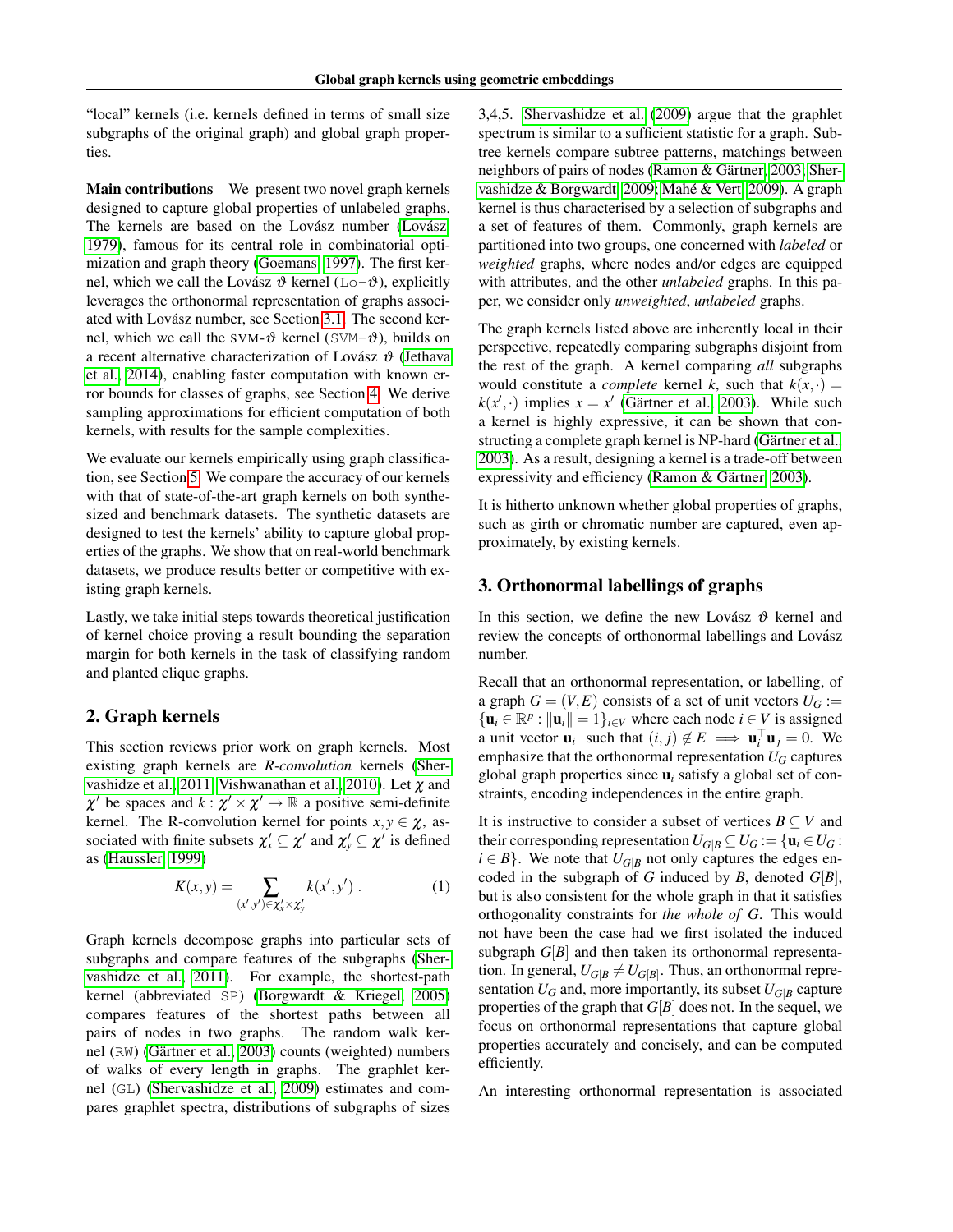with the Lovász number [\(Lov](#page-8-6)ász, [1979\)](#page-8-6). Commonly denoted  $\vartheta(G)$ , Lovász number has had great impact on combinatorial optimization, graph theory and approximation algorithms, to the extent that Goemans remarked: *It seems all roads lead to*  $\vartheta$ ! [\(Goemans, 1997\)](#page-7-7).  $\vartheta$ (*G*) has been used to derive fast approximation algorithms for max kcut [\(Frieze & Jerrum, 1997\)](#page-7-9), graph coloring [\(Karger et al.,](#page-8-10) [1998;](#page-8-10) [Dukanovic & Rendl, 2008\)](#page-7-10) and planted clique problems [\(Feige & Krauthgamer, 2000\)](#page-7-11).

It is well known that  $\vartheta(G)$  has strong connections to global properties such as the chromatic number  $\chi(G)$  and the clique number  $\omega(G)$ . See [Knuth](#page-8-11) [\(1993\)](#page-8-11) for a comprehensive discussion of  $\mathcal{O}(G)$  and its characterizations. One definition of Lovász number is given below.

**Definition 1.** *(Lovász, 1979) For a graph*  $G = (V, E)$ *,* 

$$
\vartheta(G) = \min_{\mathbf{c}, U_G} \max_{i \in V} \frac{1}{(\mathbf{c}^\top \mathbf{u}_i)^2},
$$
\n(2)

*where the minimization is taken over all orthonormal representations U<sup>G</sup> and all unit vectors* c*.*

Geometrically,  $\mathcal{O}(G)$  is thus defined by the smallest cone enclosing a valid orthonormal representation *UG*.

It is well-known that  $\vartheta(G)$  can be computed to arbitrary precision in polynomial time, by means of solving a semidefinite program (Lovász, 1979), in contrast to  $\omega(G)$  and  $\chi(G)$ , which are both NP-hard to compute.

#### <span id="page-2-0"></span>3.1. The Lovász  $\vartheta$  graph kernel

We proceed to define the first of our graph kernels, namely the Lovász  $\vartheta$  kernel (abbreviated henceforth as Lo- $\vartheta$ ), which compares graphs based on the orthonormal representation  $U_G$  associated with  $\vartheta(G)$ . Henceforth, whenever referring to an orthonormal representation of *G*, unless otherwise stated, we refer to Lovász's representation defined by the maximizer of [\(2\)](#page-2-1), and denote it  $U_G = {\mathbf{u}_1, \dots, \mathbf{u}_n}$ .

We begin by defining the notion of *Lovász value* of a subset of nodes  $B \subseteq V$ , which represents the angle of the smallest cone enclosing the set of vectors  $U_{G|B}$ . Formally,

Definition 2 (Lovász value). *The* Lovász value of *G*[*B*], the *subgraph of*  $G = (V, E)$  *induced by*  $B \subseteq V$ *, is defined by,* 

$$
\vartheta_B(G) = \min_{\mathbf{c}} \max_{\mathbf{u}_i \in U_{G|B}} \frac{1}{(\mathbf{c}^\top \mathbf{u}_i)^2} \ ,
$$

*where*  $U_{G|B} := \{ \mathbf{u}_i \in U_G \mid i \in B \}$  *and*  $U_G$  *is the maximizer of* [\(2\)](#page-2-1). *Note that in general*  $\vartheta_B(G) \neq \vartheta(G[B]).$ 

We state a trivial, but important, result for  $\vartheta_B(G)$ .

**Lemma 1.** *Let*  $G = (V, E)$ *. Then, for any subset*  $B \subset V$ *, with*  $H = G[B]$  *the subgraph of G induced by B,* 

$$
\vartheta(H) \leq \vartheta_B(G) \leq \vartheta_V(G) = \vartheta(G) .
$$

*The proof is left to the supplementary material [\(Johansson](#page-8-12) [et al., 2014\)](#page-8-12).*

Our goal is to develop a graph kernel capturing global properties of graphs, guided by the intuition that features of subgraphs should be placed in context of the whole graph. To this end, we define a graph kernel on the Lovász value. As opposed to subgraph features used in existing graph kernels, the Lovász value encapsulates information from outside the subgraph by adhering to the global set of orthonormality constraints (specified by the edge set *E*). We note that using  $\vartheta(H)$  as a feature of  $H = G[B]$  does not fulfil this property, as  $\mathcal{O}(H)$  does not use information from outside *H*.

We now present the formal definition of Lovász  $\vartheta$  kernel in terms of the Lovász values of subgraphs.

<span id="page-2-1"></span>**Definition 3** (Lovász θ kernel). *The Lovász* θ kernel on two graphs, G, G', with a positive semi-definite kernel k:  $\mathbb{R} \times \mathbb{R} \to \mathbb{R}$ *, is defined as* 

<span id="page-2-2"></span>
$$
K(G, G') = \sum_{B \subseteq V} \sum_{\substack{C \subseteq V' \\ |C| = |B|}} \frac{1}{Z_{|B|}} \cdot k(\vartheta_B, \vartheta'_{C}), \qquad (3)
$$

*with*  $\vartheta_B = \vartheta_B(G)$ ,  $\vartheta'_{C} = \vartheta_{C}(G')$ , and  $Z_d = \binom{n}{d} \binom{n'}{d}$ <sup>*d*</sup>).

The kernel *k* is referred to as the *base kernel*. We state the following important property.

**Lemma 2.** *The Lovász*  $\vartheta$  *kernel, as defined in* [\(3\)](#page-2-2)*, is a positive semi-definite kernel.*

*Proof sketch.* The kernel in [\(3\)](#page-2-2) is an R-convolution kernel [\(Haussler, 1999\)](#page-7-8), see [\(1\)](#page-1-0). For a complete proof, see the supplementary [\(Johansson et al., 2014\)](#page-8-12).

As *K* in [\(3\)](#page-2-2) is a p.s.d kernel, we can represent it as an inner product  $\langle \phi, \phi' \rangle$  in a reproducing kernel Hilbert space. Choosing *k* to be the linear kernel  $k(x, y) = xy$ ,  $\varphi$  can be written explicitely, with its *d*:th coordinate

<span id="page-2-3"></span>
$$
\varphi(d) = \binom{n}{d}^{-1} \sum_{\substack{B \subseteq V \\ |B| = d}} \vartheta_B(G) . \tag{4}
$$

In this case,  $\varphi(d)$  represents the average minimum angle of cones enclosing subsets of orthonormal representations of cardinality  $d$ . We refer to  $\varphi$  as the feature vector of the kernel.

#### <span id="page-2-4"></span>3.2. Computing the Lovász  $\vartheta$  kernel

Direct evaluation of the Lovász  $\vartheta$  kernel as defined in [\(3\)](#page-2-2) involves two main steps, namely, obtaining the Lovász orthonormal labelling  $U_G$  for each graph *G*, in a set  $\mathscr{G}$ , by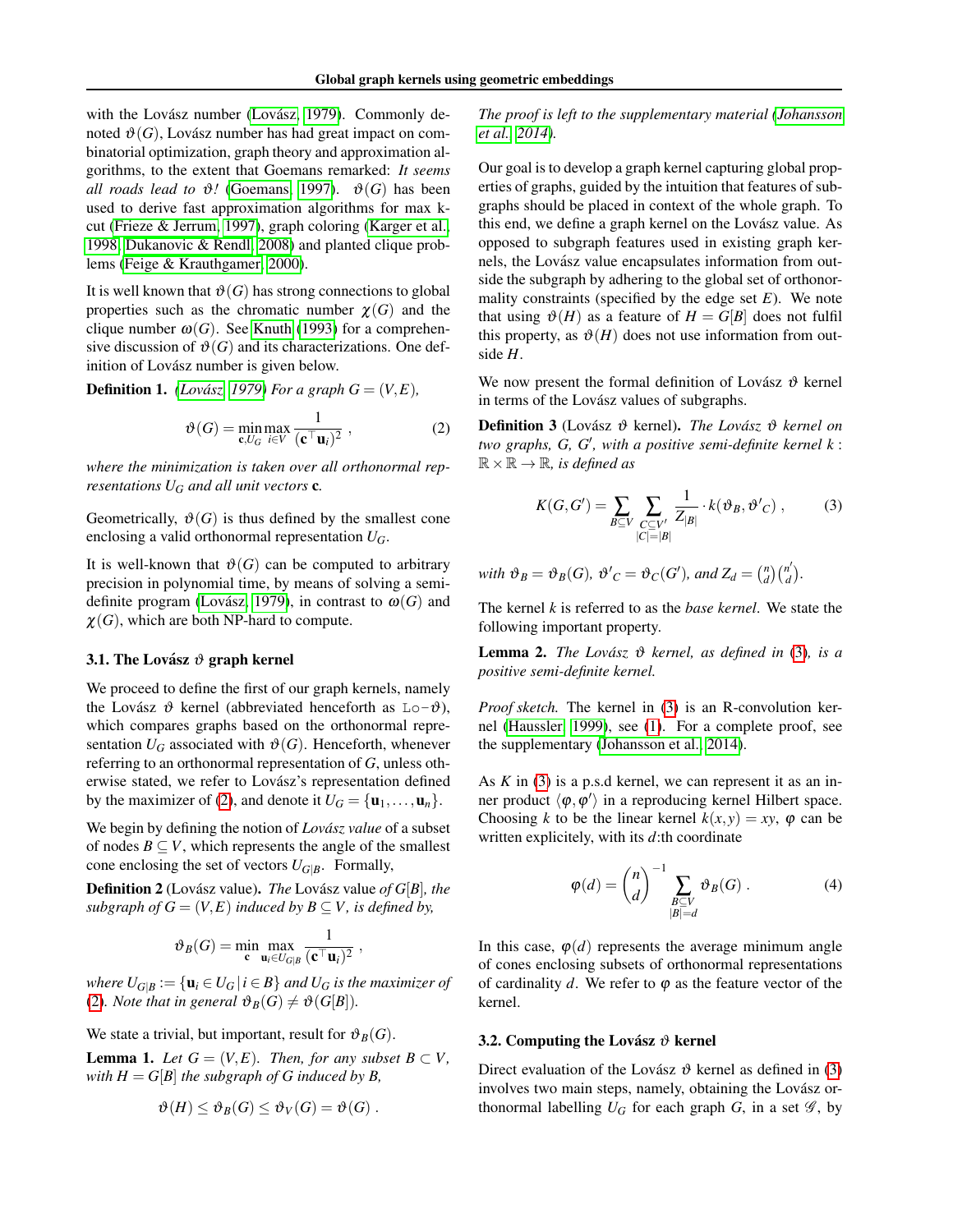solving the optimization in [\(2\)](#page-2-1) and subsequently, computing the Lovász value  $\vartheta_B(G)$  for *all* subgraphs  $B \subseteq G$  of each graph  $G \in \mathscr{G}$ . Exact computation of the Lovász  $\vartheta$ kernel is often infeasible, as it involves  $2<sup>n</sup>$  computations of minimum enclosing cones using e.g. the algorithm in [Welzl](#page-8-13) [\(1991\)](#page-8-13). Next, we show that it is sufficient to sample a small number of subsets to get a good approximation of the kernel.

#### 3.2.1. SAMPLE COMPLEXITY BOUND

We derive an efficient approximation of [\(3\)](#page-2-2) by evaluating the Lovász value for a smaller number of subgraphs  $\mathscr{S} \subset$  $2^V$  and  $\mathscr{S}' \subset 2^{V'}$  respectively for all pairs of graphs *G* and  $G'$ . Let  $\mathscr{S}_d$  denote the subset of  $\mathscr{S}$  consisting of all sets of cardinality *d* in  $\mathscr{S}$  i.e.  $\mathscr{S}_d := \{ B \in \mathscr{S} : |B| = d \}.$  Then, we define

$$
\hat{K}(G, G') = \sum_{B \in \mathscr{S}} \sum_{\substack{C \in \mathscr{L}'} \ \sum_{|B| = |C|}} \frac{1}{\hat{Z}_{|B|}} \cdot k(\vartheta_B, \vartheta'_{C}), \tag{5}
$$

where  $\hat{K}$  denotes the approximate value for  $K$  in [\(3\)](#page-2-2) and  $\hat{Z}_d = |\mathscr{S}_d| |\mathscr{S}'_d|.$ 

The time complexity of computing  $\hat{K}(G, G')$  is, leaving out logarithmic factors and with  $s = \max(|\mathcal{S}|, |\mathcal{S}'|)$ ,  $\tilde{O}(n^2|E|\varepsilon^{-1} + s^2 \cdot T(k) + sn)$ , where  $T(k)$  is the time complexity of computing the base kernel  $k(\cdot, \cdot)$  and the first two terms represent the cost of semi-definite program in [\(2\)](#page-2-1), and, the worst-case complexity of computing the summation in [\(5\)](#page-3-0) respectively. The last term represents the time complexity of computing the Lovász values. The sampling strategy and choice of base kernel  $k(\cdot, \cdot)$  are critical in obtaining a good approximation. We discuss one such scheme below.

We choose the linear kernel  $k(x, y) = xy$  as the base kernel in [\(5\)](#page-3-0) with its explicit feature representation  $\varphi$  given by [\(4\)](#page-2-3). Furthermore, we choose the sets  $\mathscr{S}_d$  by sampling uniformly at random *s<sup>d</sup>* subsets independently for each cardinality *d* and let  $\mathscr{S} = \mathscr{S}_1 \cup ... \cup \mathscr{S}_n$  $\mathscr{S} = \mathscr{S}_1 \cup ... \cup \mathscr{S}_n$  $\mathscr{S} = \mathscr{S}_1 \cup ... \cup \mathscr{S}_n$  for each graph  $G \in \mathscr{G}$ .<sup>1</sup>

Let  $\hat{\varphi}(d)$  denote the random variable given as

$$
\hat{\varphi}(d) = \frac{1}{s_d} \sum_{B \in \mathscr{S}_d} \vartheta_B(G)
$$

where  $\mathscr{S}_d$  denotes a superset of  $s_d$  subsets of vertices  $B^{(1)}, \ldots, B^{(s_d)} \subseteq V$  each of size *d* (i.e.  $|B^{(i)}| = d$ ) chosen uniformly at random. We can then state the following result,

**Theorem 1.** *For graphs of n nodes, each coordinate*  $\varphi(d)$ *of the feature vector of the linear Lovász θ kernel can be*  *estimated by*  $\hat{\phi}(d)$  *such that* 

$$
Pr[\hat{\varphi}(d) \ge (1+\varepsilon)\varphi(d)] \le O(1/n)
$$
  

$$
Pr[\hat{\varphi}(d) \le (1-\varepsilon)\varphi(d)] \le O(1/n)
$$

 $using s_d = O(n \log n / \varepsilon^2)$  *samples.* 

*Proof sketch.* We apply a multiplicative Chernoff bound on  $\vartheta_{V_r}$  of sampled subsets  $V_r$ . For a complete proof, see the supplementary material [\(Johansson et al., 2014\)](#page-8-12).

This allows us to compute the approximate the linear Lovász  $\vartheta$  kernel accurately using  $\hat{K}(G,G') = \langle \hat{\varphi}, \hat{\varphi}' \rangle$  where  $\hat{\varphi}$  is defined analogous to [\(4\)](#page-2-3).

#### <span id="page-3-2"></span>3.3. Signal subgraphs

<span id="page-3-0"></span>Motivated by problems arising from the study of networks in the brain, [Vogelstein et al.](#page-8-14) [\(2013\)](#page-8-14) introduced a framework for graph classification based on *signal-subgraphs*, subgraphs that have common properties within a class of graphs, but differ between classes. [Devroye et al.](#page-7-6) [\(2011\)](#page-7-6) had earlier considered a hypothesis testing problem arising in applications such as remote sensing and argued that it could be modelled as a *planted clique* problem in a random geometric graph. This is a classical problem in the theory of random graphs and algorithms [\(Feige & Krauthgamer,](#page-7-11) [2000;](#page-7-11) [Alon et al., 1998\)](#page-7-12) with many applications such as cryptography [\(Juels & Peinado, 2000\)](#page-8-15) and has connections to data mining problems such as epilepsy predic-tion [\(Iasemidis et al., 2001\)](#page-8-16). In the classical planted clique problem, a hidden clique of  $\Theta(\sqrt{n})$  vertices is planted into a random graph and the goal is for an algorithm to identify it. In a more general version, the planted subgraph could have significantly higher or lower density compared with the underlying random graph. Such planted models are natural special cases of the general framework of [Vo](#page-8-14)[gelstein et al.](#page-8-14) [\(2013\)](#page-8-14) . In their brain networks setting, a denser subgraph could correspond to a subset of neurons that have significantly higher (or lower) connectivity compared to the rest of the network. With this in mind, we consider the question of classifying planted subgraph models with different densities.

**Classifying planted clique graphs** We let  $G(n, p)$  denote the random graph of *n* nodes, where every edge is present, randomly and independently, with probability *p*. Further, we let  $G(n, p, k)$  denote the graph formed by sampling a random  $G(n, p)$  graph and planting a clique of size *k* within.

We focus now on using the Lovász  $\vartheta$  kernel for classification of  $G(n, p)$  and  $G(n, p, k)$  as two different classes. We give a result showing that the two classes of graphs are linearly separable with reasonably large margin in the feature space of the linear Lovász  $\vartheta$  kernel.

<span id="page-3-1"></span><sup>&</sup>lt;sup>1</sup>We note that repeatedly sampling pairs of subsets, one for each graph, is not guaranteed to give a positive semi-definite kernel.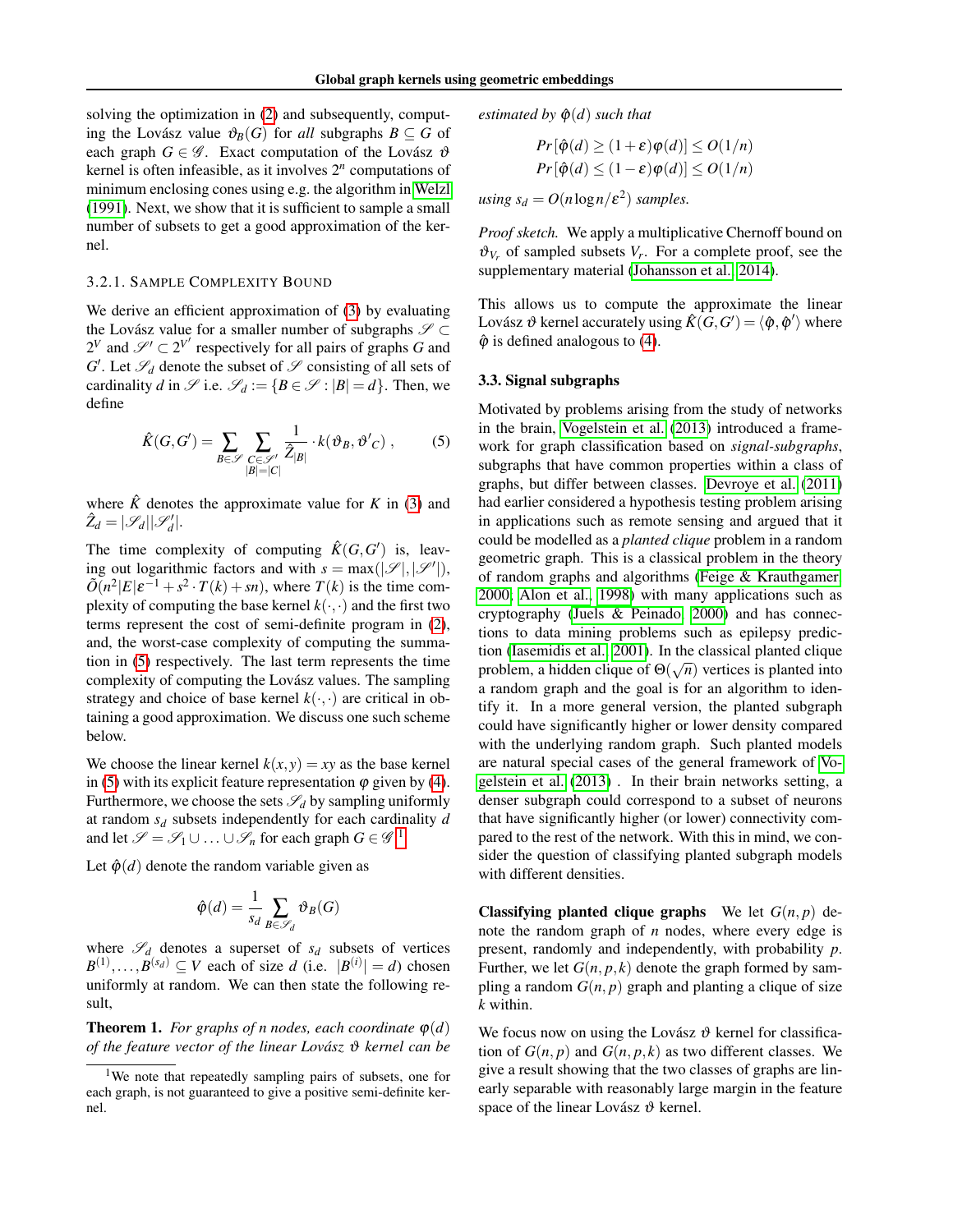<span id="page-4-3"></span>**Lemma 3.** *There exist, with high probability,*  $Pr \geq 1 O(1/n)$ , a linear separator in linear Lovász  $\vartheta$  kernel *space, separating*  $G(n, p)$  *and*  $G(n, 1 - p, k)$  *graphs,*  $k =$  $2t\sqrt{\frac{n(1-p)}{p}}$ , where  $p(1-p) = \Omega(n^{-1}\log^4 n)$ , with margin

$$
\gamma \ge (t-c)\sqrt{\frac{n(1-p)}{p}}-o(\sqrt{n}),
$$

*for some constant c, and large enough*  $t > 1$ *.* 

*Proof.* The proof is left to the supplementary material [\(Jo](#page-8-12)[hansson et al., 2014\)](#page-8-12).

These results indicate that the Lovász  $\vartheta$  kernel is a good candidate kernel for problems related to the detection of large cliques. Similar results can be proved for the more general problem of classifying planted subgraphs with different densities using the results of [Jethava et al.](#page-8-7) [\(2014,](#page-8-7) Section 4.3).

#### **4. The SVM-** $\vartheta$  **kernel on graphs**

In this section we define the new  $SVM-\vartheta$  kernel and introduce the concept of SVM- $\vartheta$  [\(Jethava et al., 2014\)](#page-8-7).

State-of-the-art algorithms for computing Lovász number have time complexities  $O(n^5 \log n \cdot \varepsilon^{-2})$  [\(Chan et al., 2009\)](#page-7-13) and  $O(n^2m \log n \cdot \varepsilon^{-1} \log^3(\varepsilon^{-1}))$  [\(Iyengar et al., 2011\)](#page-8-17), where *n* and *m* are the number of nodes and edges respectively and  $\varepsilon$  the error. These methods are prohibitively slow for most applications.

An alternate characterization of  $\vartheta(G)$  was given by [\(Jethava et al., 2014\)](#page-8-7), who showed that for a graph  $G = (V, E)$ , such that  $|V| = n$ ,

$$
\vartheta(G)=\min_{\kappa\in L}\omega(\kappa)
$$

with  $\omega(\kappa)$  the kernel one-class SVM,

$$
\omega(\kappa) = \max_{\substack{\alpha_i > 0 \\ i=1,\dots,n}} 2\sum_{i=1}^n \alpha_i - \sum_{i,j=1}^n \alpha_i \alpha_j \kappa_{ij}
$$
(8)

and  $S_n^+$  the set of  $n \times n$  positive semi-definite matrices,

$$
L:=\{\kappa\in S_n^+|\kappa_{ii}=1,\forall i,\kappa_{ij}=0,(i,j)\notin E\}.
$$

With slight abuse of notation, from now on, we let  $\alpha_i$  denote the *maximizers* of [\(8\)](#page-4-1). We give a particularly interesting choice of  $\kappa$  below.

<span id="page-4-0"></span>Definition 4 [\(Luz & Schrijver](#page-8-18) [\(2005\)](#page-8-18)). *Let A be the adjacency matrix of G,*  $\rho \geq -\lambda_n(A)$ *, with*  $\lambda_n(A)$  *the minimum eigenvalue of A, and set*

$$
\kappa_{LS}(G) = \frac{A}{\rho} + I \succeq 0
$$

*Let U be any matrix such that*  $\kappa_{LS}(G) = U^\top U$ .

[Jethava et al.](#page-8-7) [\(2014\)](#page-8-7) showed that,

$$
\omega(\kappa_{LS}(G))=\sum_{i=1}^n\alpha_i
$$

where  $\alpha_i$  are the maximizers of [\(8\)](#page-4-1). Further, [\(Jethava et al.,](#page-8-7) [2014\)](#page-8-7) proved that on families of graphs, referred to by them as SVM- $\vartheta$  graphs,  $\omega(\kappa_{LS})$  is w.h.p. a constant factor approximation to  $\vartheta(G)$ ,

$$
\vartheta(G) \leq \omega(\kappa_{LS}) \leq \gamma \vartheta(G) .
$$

Important graph families such as Erdős-Rényi random graphs and planted clique graphs have this property.

We proceed to define a new graph kernel called the SVM- $\vartheta$  kernel. Inspired by the results of Section [3.3,](#page-3-2) we seek an SVM- $\vartheta$  analogue of the Lovász value,  $\vartheta_B$  to use as a feature of subgraphs. We note that  $\alpha_i$  adheres to the global optimality conditions of [\(8\)](#page-4-1) defined by the edge set, and thus captures global properties of graphs. Based on this observation, and the connection between  $\omega(\kappa)$  and  $\vartheta(G)$ , we let  $\sum_{i \in B} \alpha_i$  serve as an analogue for  $\vartheta_B$  in [\(3\)](#page-2-2), when defining our new kernel.

Definition 5. *The* SVM-ϑ *kernel is defined, on two graphs*  $G, G'$ , with corresponding  $\alpha$ ,  $\alpha'$  *maximizers of* [\(8\)](#page-4-1) for  $\kappa =$  $\kappa_{LS}(G)$ , with a positive semi-definite kernel  $k : \mathbb{R} \times \mathbb{R} \to \mathbb{R}$ , *as*

<span id="page-4-2"></span>
$$
K(G, G') = \sum_{B \subseteq V} \sum_{\substack{C \subseteq V' \\ |C| = |B|}} \frac{1}{Z_{|B|}} k(\mathbf{1}^\top \alpha_B, \mathbf{1}^\top \alpha_C') \tag{9}
$$

*where*  $\alpha_B = [\alpha_{B(1)}, \ldots, \alpha_{B(d)}]^\top$  *with*  $d = |B|$ ,  $Z_d = \binom{n}{d} \binom{n'}{d}$  $\binom{n'}{d}$ *and* 1 *the all one vector of appropriate size.*

Lemma 4. *The* SVM-ϑ *kernel, as defined in* [\(9\)](#page-4-2)*, is a positive semi-definite kernel.*

<span id="page-4-1"></span>*Proof sketch.* The kernel in [\(9\)](#page-4-2) is an R-convolution kernel [\(Haussler, 1999\)](#page-7-8), see [\(1\)](#page-1-0). For a complete proof, see the supplementary [\(Johansson et al., 2014\)](#page-8-12).

#### 4.1. Computing the SVM- $\vartheta$  kernel

Computation of the SVM- $\vartheta$  kernel has the following phases. First, for each graph *G*,  $\kappa_{LS}(G)$  is computed in  $O(n^3)$  time (due to the eigenvalue computation). Then, the one-class SVM in [\(8\)](#page-4-1) is solved, in  $O(n^2)$  time [\(Hush et al.,](#page-7-14) [2006\)](#page-7-14), to obtain  $\alpha_i(G)$ . This offers a substantial speedup compared to the first step of computing the Lovász  $\vartheta$ kernel, see Section [3.2.](#page-2-4) Finally, the kernel is computed as in [\(9\)](#page-4-2). The dominating factor in the complexity is the summation over all subsets, so in a fashion analogous to Section [3.2,](#page-2-4) we approximate the SVM- $\vartheta$  kernel using sampling.

For the SVM- $\vartheta$  kernel with a linear base kernel  $k(x, y) = xy$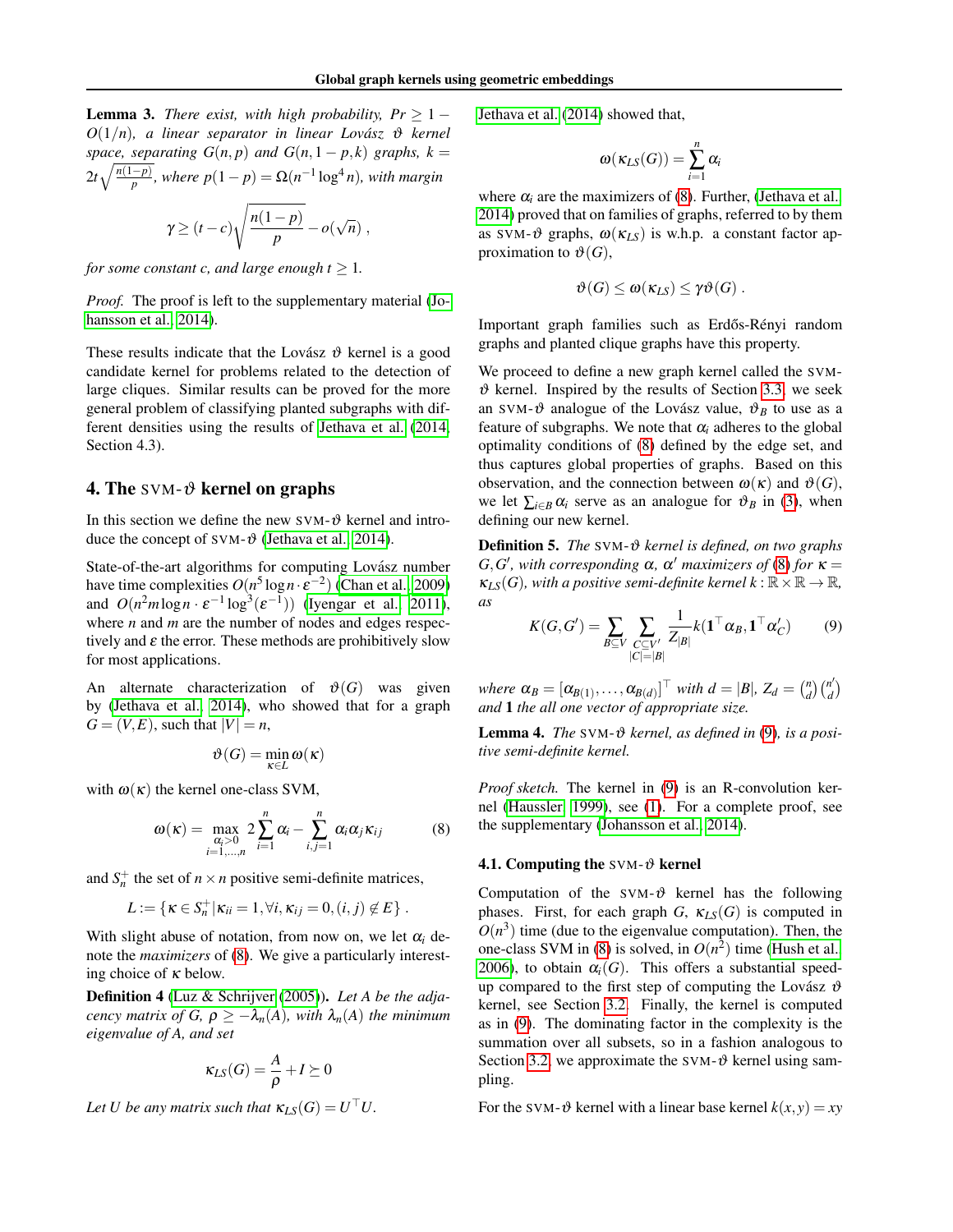and its explicit feature representation  $\varphi$ ,

$$
\varphi(d) = {n \choose d}^{-1} \sum_{\substack{B \subseteq V \\ |B| = d}} \sum_{j \in B} \alpha_j(G) ,
$$

we can state the following result.

**Theorem 2.** *For graphs of n nodes, each coordinate*  $\varphi(d)$ *of the feature vector of the linear* SVM-ϑ *kernel can be estimated by*  $\hat{\varphi}(d)$  *such that* 

$$
Pr[\hat{\varphi}(d) \ge (1+\varepsilon)\varphi(d)] \le O(1/n)
$$
  

$$
Pr[\hat{\varphi}(d) \le (1-\varepsilon)\varphi(d)] \le O(1/n)
$$

 $using s_d = O(n^2 \log n / \varepsilon^2)$  *samples.* 

*Proof.* We leave the proof to the supplementary material [\(Johansson et al., 2014\)](#page-8-12).

We observe in practice that a lower number of samples is sufficient for good performance in graph classification. The overall time complexity of the sampled SVM- $\vartheta$  kernel is  $O(n^3 + s^2T(k) + sn)$ , where *s* is the number of sampled subgraphs per graph, and  $T(k)$  is the time complexity of computing the base kernel *k*. The first and third term are due to eigenvalue computation and summation of  $\alpha_i$  respectively.

#### 4.2. Planted clique graphs

A result about the margin of the SVM- $\vartheta$  kernel in classification of planted clique graphs, similar Lemma [3](#page-4-3) can be derived. We leave the result and proof to the supplementary material [\(Johansson et al., 2014\)](#page-8-12).

#### <span id="page-5-0"></span>5. Experiments

We evaluate the Lovász  $\vartheta$  and SVM- $\vartheta$  kernels by performing graph classification of synthetic and benchmark datasets. We report the classification accuracy using 10 fold cross-validation with a C-Support Vector Machine classifier, LIBSVM [\(Chang & Lin, 2011\)](#page-7-15). All experiments were repeated 10 times and the results averaged, to counter the effects of randomized folds. The SVM parameter *C* was optimized for each kernel and fold and the best was used for the final accuracy.

#### 5.1. Experimental setup

We compare our kernels to state-of-the-art kernels for unlabeled, unweighted, selected so as to represent three major groups of graph kernels, based on walks, small subgraphs and paths respectively. The chosen walk kernel is the *p*random walk kernel, denoted RW, which counts common random walks up to length  $p$  (a special case of Gärtner [et al.](#page-7-0) [\(2003\)](#page-7-0)). *p* was chosen from {1,10,100,1000} and λ with the heuristic of [Shervashidze et al.](#page-8-4) [\(2011\)](#page-8-4) as the

<span id="page-5-1"></span>Table 1. Average classification accuracy (%). Numbers in bold indicate the best results in each column. The kernels introduced in this paper are  $\text{Lo}-\vartheta$  and  $\text{SWM}-\vartheta$ . <sup>†</sup>  $\text{Lo}-\vartheta$  was run on  $M = 100$ graphs.  $\frac{1}{4}$  Lo- $\vartheta$  did not finish within 2 days. LDPC<sub>*g*</sub> are synthetic graphs of girth  $\geq g$  for  $g = 4, 5, 6$  used for low density parity check codes.

| <b>KERNELS</b>                    | <b>ERDOS</b>     | LDPC <sub>4</sub> | LDPC <sub>5</sub> | LDPC <sub>6</sub> |
|-----------------------------------|------------------|-------------------|-------------------|-------------------|
| SP                                | 61.8             | 60.6              | 74.2              | 96.5              |
| GL                                | 56.7             | 50.0              | 50.0              | 50.0              |
| RW                                | 58.8             | 50.0              | 50.0              | 54.1              |
| $\mathbb{L} \circ \neg \vartheta$ | $63.2^{\dagger}$ | ŧ                 | ŧ                 | İ                 |
| $SVM - \theta$                    | 66.3             | 60.6              | 75.0              | 95.5              |

largest power of 10 smaller than the inverse of the squared maximum degree.

For a kernel counting small subgraphs, we use the graphlet kernel, counting all subgraphs of size 4 [\(Shervashidze](#page-8-3) [et al., 2009\)](#page-8-3), denoted GL. For a kernel on paths, we use the (delta) shortest-path kernel which counts shortest paths of identical length [\(Borgwardt & Kriegel, 2005\)](#page-7-2), denoted SP. For the SP and GL kernels, we use the publicly available Matlab implementations of [Shervashidze & Borgwardt](#page-8-19) [\(2012\)](#page-8-19). Note that while some of the kernels used for comparison have variants exploiting labels, these have not been included, as the focus of this paper is unlabeled graphs. We sample the Lovász  $\vartheta$  kernel using *n*log *n* samples per coordinate, and the SVM- $\vartheta$  kernel using  $n^2 \log n$  samples. Both kernels were used with either the linear kernel  $k(x, y) = xy$ or the radial basis function kernel  $k(x, y) = e^{-\|x - y\|_2^2/(2\sigma^2)}$ with  $\sigma$  from the set [0.01, 10].

#### 5.2. Synthesized graphs with global properties

We perform graph classification on a suite of synthesized datasets with known global properties.

Datasets An important family of graphs are graphs of high girth and high chromatic number [\(Alon & Spencer,](#page-7-4) [1992\)](#page-7-4). These have the property that all small subgraphs are trees (Erdős, 1959). Such graphs can be constructed by sampling a random Erdős-Rényi  $G(n, p)$  graph and repeatedly removing a node from each small cycle until the graph has the desired girth [\(Alon & Spencer, 1992\)](#page-7-4). The resulting graphs are guaranteed to have at least  $n' \geq n/2$ nodes. In this manner, we generate  $M = 300$  graphs with *n* = 100 for each  $p \in \{0.03, 0.01, \ldots, 0.25\}$ , removing all cycles of length  $\leq$  3, and denote the resulting numbers of nodes and densities, after cycle deletion, by  $n'_m$  and  $p'_m$ , for  $m = 1, \ldots, M$ , labeled (+1). Then we generate a set of *M* random  $G(n, p)$  graphs with  $p$  and  $n$  matching the distribution of  $p'_m$  and  $n'_m$ , labeled (-1). This dataset is denoted ERDOS. The average accuracy (over varying *p*) in classifi-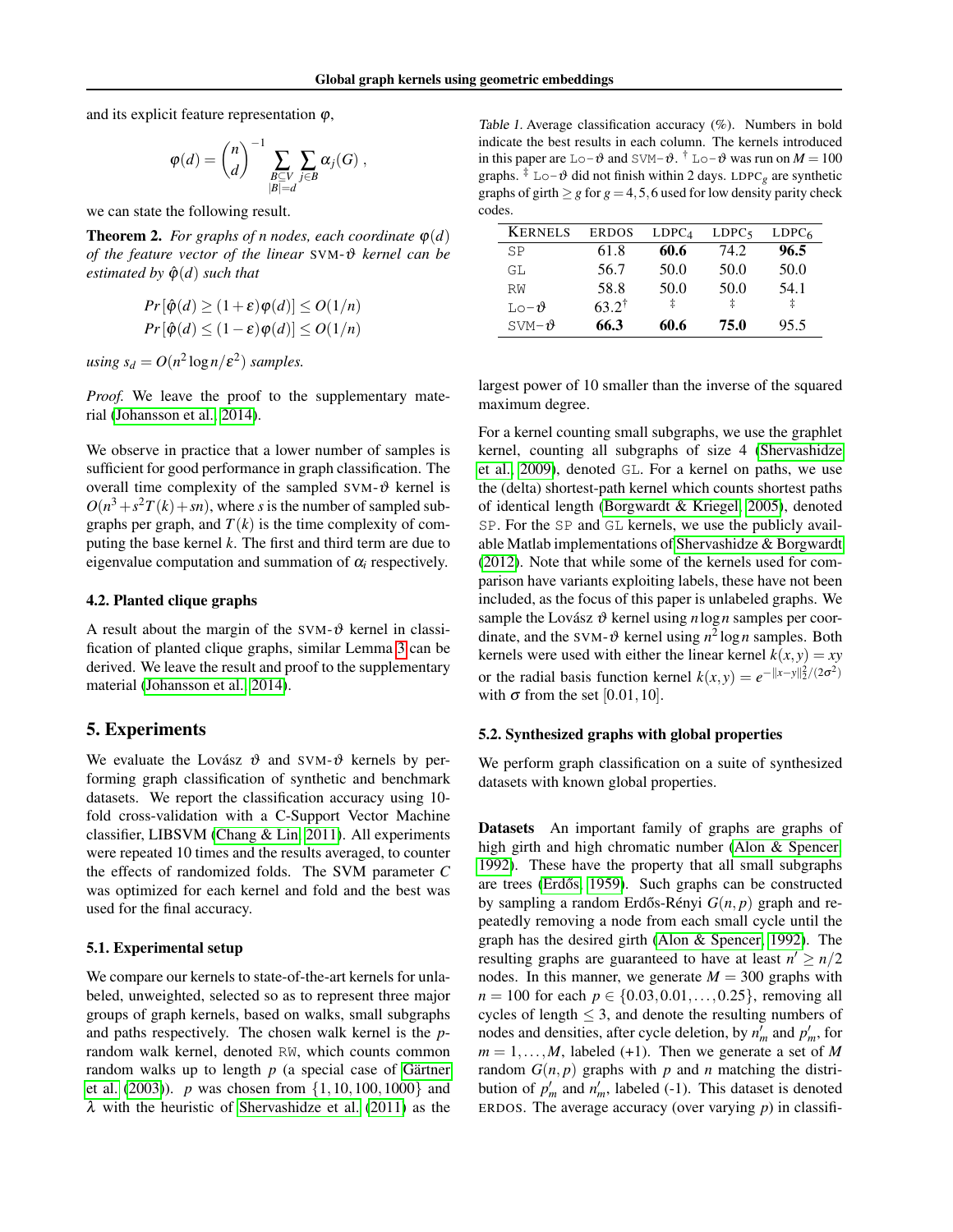

<span id="page-6-0"></span>Figure 1. Classification accuracy on the PC dataset of 100 random  $G(n,1/2)$  graphs (labeled -1) and  $G(n,1/2, k)$  planted clique graphs  $(+1)$  with varying clique size. The horizontal axis is the factor *t* for the clique size  $k = 2t\sqrt{n}$ .

cation of the two sets of graphs, using a selection of graph kernels, is presented in Table [1.](#page-5-1)

In information theory, low-density-parity-check (LDPC) codes, are used as error correcting codes, and are constructed using a bipartite graph [\(Richardson & Urbanke,](#page-8-5) [2008\)](#page-8-5). It is known that high girth of the graph is a factor contributing to the performance of the code [\(Bayati et al.,](#page-7-5) [2009\)](#page-7-5). To this end, we generate sets of sparse graphs with girth  $g \ge g'$  for  $g' \in \{4, 5, 6\}$ . We use the construction of [Bayati et al.](#page-7-5) [\(2009\)](#page-7-5), which adds one edge at a time, without destroying the girth property. For this experiment, we generate  $M = 100$  graphs, with  $n = 200$  and 200 edges, labeled (+1), and *M* random graphs with *n* nodes and *m* edges, where a new edge is added with uniform probability until *m* has been added (-1). These sets are denoted  $LDPC<sub>g</sub>$ , for  $g \in \{4, 5, 6\}.$ 

We synthesize a third dataset, PC, to evaluate the practical implications of Lemma [3.](#page-4-3) The dataset consists of  $N = 200$ graphs, half of which are random graphs  $G(n, \frac{1}{2})$ , labeled (-1), and half planted clique graphs  $G(n, \frac{1}{2}, k)$  with  $k = 2t\sqrt{n}$ and  $n = 200$  (+1). Such a set is constructed for each of  $t \in \{0, 0.5, \ldots, 3\}.$ 

Results The results of classifying the ERDOS and LDPC datasets are presented in Table [1.](#page-5-1) We note that the SVM- $\vartheta$ kernel performs well through-out the experiments, as does the SP kernel. These results indicate that SVM- $\vartheta$  and SP capture the global property girth, better than GL and RW.

The results of the planted clique experiment are presented in Figure [1.](#page-6-0) We see that for  $t = 3$ , all of the kernels give perfect classification. We also see, as expected that the classification rate is  $0.5$  at  $t = 0$ , were semi-random and random graphs are equivalent.  $Lo-\vartheta$ , ksp, and GL all perform well, distinguishing between the two classes of graphs for small *t*. The results for  $SVM-\vartheta$  conform with the results of [Jethava et al.](#page-8-7) [\(2014\)](#page-8-7), who showed empirically that  $t = 3$ 

was the lower limit for perfect distinction. Worst is RW which did not perform well in either experiment.

#### 5.3. Classification of benchmark graphs

We evaluate perform graph classification on a collection of established datasets of varying origin, commonly used for evaluation of graph kernels.

PTC (Predictive Toxicology Challenge) is a set of 417 chemical compound graphs labeled according to their carcinogenic effects on rats and mice [\(Helma et al., 2001\)](#page-7-17). Those saidd to have *clear* or *some* evidence are labeled (+1) and thos said to have *no* evidence (-1). The dataset is split into groups by male or female rats or mice. A separate classifier was trained for each group and the average accuracy of all four is reported.

MUTAG [\(Debnath et al., 1991\)](#page-7-18) is a dataset of 188 graphs representing mutagenetic compounds, labeled according to their mutagenic effects. ENZYME is a collection of 600 graphs representing tertiary protein structures collected by [\(Borgwardt et al., 2005\)](#page-7-19), each labeled with one of the 6 EC top-level classes.  $NCI_1$  is a set of 4110 graphs representing a subset of chemical compounds screened for activity against non-small cell lung cancer cell lines [\(Wale et al.,](#page-8-20) [2008\)](#page-8-20).

Results We report the CPU runtimes for computing each kernel on the benchmark experiments in Table [2,](#page-7-20) as measured in Matlab R2012a on a 3.4GHz Intel Core i7 with 4 cores and 32GB RAM.

The classfication accuracies of all kernels on the benchmark datasets are presented in Table [2.](#page-7-20) On PTC, MUTAG, and ENZYME one or both of the kernels presented in this paper perform better than state-of-the-art in terms of accuracy. On NCI<sub>1</sub>, the Lovász  $\vartheta$  kernel achieved the second highest accuracy. For all sets except  $NCI_1$ , the SVM- $\vartheta$  kernel and Lovász  $\vartheta$  kernel performed the best using a RBF base kernel with  $\sigma \in [0.1, 1]$ . On NCI<sub>1</sub>, a linear kernel performed better.

The SVM- $\vartheta$  kernel showed accuracies better than or competitive to state-of-the-art kernels on all datasets, while also being competitive in terms of runtime.

#### 6. Conclusion

We have defined two graph kernels for unlabeled graphs, the Lovász  $\vartheta$  and SVM- $\vartheta$  kernels, based on the Lovász number and its associated orthonormal representation. The kernels are designed to capture global properties of graphs such as the girth or the clique number. We derive sampling approximations of both kernels with known sample complexity. The kernels are competitive with state-of-the-art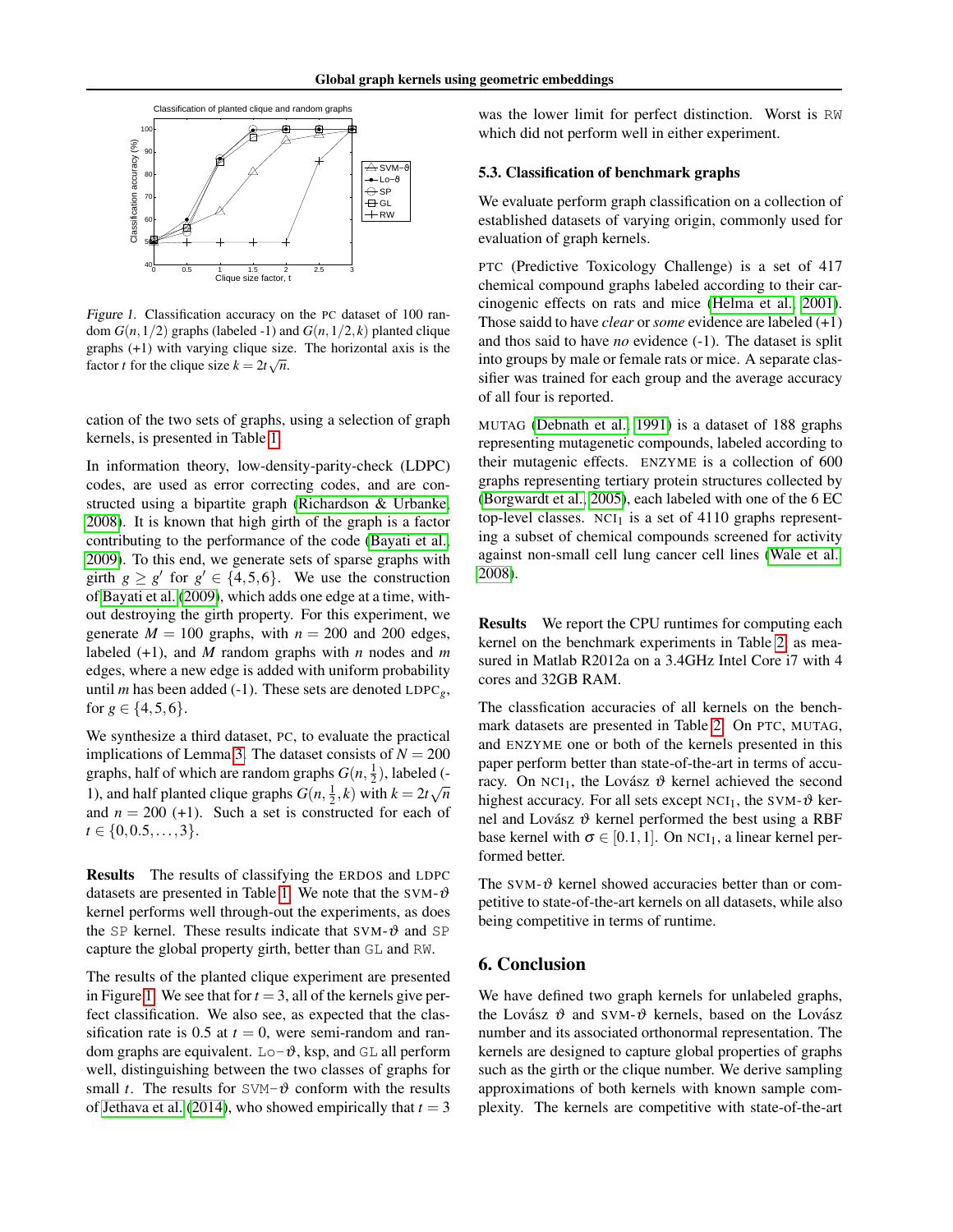<span id="page-7-20"></span>

| Table 2. Average classification accuracy (%) using 10-fold cross-validation on benchmark datasets. The columns labeled $T_{(.)}$ , contain |  |
|--------------------------------------------------------------------------------------------------------------------------------------------|--|
| the CPU time used to compute the kernels for each dataset. Numbers in bold indicate the best results in each column. The kernels           |  |
| introduced in this paper are $Lo-\theta$ and SVM- $\theta$ .                                                                               |  |

| <b>KERNELS</b>   | PTC  | MUTAG | ENZYME      | NCI <sub>1</sub> | $T_{ptc}$ | $T_{mutag}$ | $T_{enzvme}$ | $T_{nci1}$ |
|------------------|------|-------|-------------|------------------|-----------|-------------|--------------|------------|
| SP               | 63.0 | 87.2  | 30.5        | 67.3             | 0.39"     | 0.2"        | 1.32"        | 6.46"      |
| GL               | 63.1 | 83.5  | 26.7        | 62.9             | 6.30"     | 4.5"        | 42.6"        | 1'32"      |
| RW               | 60.6 | 85.6  | 21.2        | 63.1             | 14.4"     | 0.4"        | 24.1"        | 3'30"      |
| $LO-1$           | 64.3 | 86.2  | 26.5        | 65.2             | 24'31''   | 6'39"       | 41'40''      | $2h$ 42'   |
| $SVM-\mathbf{v}$ | 63.8 | 87.8  | <b>33.5</b> | 62.7             | 1'6'      | 17.8"       | 5'7''        | 3'19''     |

graph kernels for unlabeled graphs, in terms of accuracy, in several classification tasks, even reaching the highest accuracy on the majority of datasets. The datasets comprise synthesized graphs with important global properties, as well as benchmark graph datasets. We provide a result bounding the separation margin between two classes of graphs in Lovász  $\vartheta$  kernel space. Future work include designing global kernels which leverage attributes on nodes and edges, and theoretical results about generalization error on classes of graphs.

#### Acknowledgments

The authors would like to thank Jean-Philippe Vert for fruitful discussions and the ICML reviewers for useful comments. This work is supported in part by the Swedish Foundation for Strategic Research.

#### References

- <span id="page-7-4"></span>Alon, N. and Spencer, J.H. *The Probabilistic Method*. Wiley, Chichester, 1992.
- <span id="page-7-12"></span>Alon, Noga, Krivelevich, Michael, and Sudakov, Benny. Finding a large hidden clique in a random graph. *Random Struct. Algorithms*, 13(3-4):457–466, 1998.
- <span id="page-7-5"></span>Bayati, Mohsen, Montanari, Andrea, and Saberi, Amin. Generating random graphs with large girth. In Mathieu, Claire (ed.), *SODA*, pp. 566–575. SIAM, 2009.
- <span id="page-7-2"></span>Borgwardt, Karsten M and Kriegel, Hans-Peter. Shortest-path kernels on graphs. In *Proceedings of ICDM*, pp. 74–81, 2005.
- <span id="page-7-19"></span>Borgwardt, Karsten M, Ong, Cheng Soon, Schönauer, Stefan, Vishwanathan, SVN, Smola, Alex J, and Kriegel, Hans-Peter. Protein function prediction via graph kernels. *Bioinformatics*, 21(suppl 1):i47–i56, 2005.
- <span id="page-7-13"></span>Chan, T.-H. Hubert, Chang, Kevin L., and Raman, Rajiv. An sdp primal-dual algorithm for approximating the lovász-theta function. In *Proceedings of ISIT*, pp. 2808–2812, Piscataway, NJ, USA, 2009. IEEE Press.
- <span id="page-7-15"></span>Chang, Chih-Chung and Lin, Chih-Jen. LIBSVM: A library for support vector machines. 2011. Software available at [http:](http://www.csie.ntu.edu.tw/~cjlin/libsvm) [//www.csie.ntu.edu.tw/˜cjlin/libsvm](http://www.csie.ntu.edu.tw/~cjlin/libsvm).
- <span id="page-7-18"></span>Debnath, Asim Kumar, de Compadre, Rosa L. Lopez, Debnath, Gargi, Shusterman, Alan J., and Hansch, Corwin. Structureactivity relationship of mutagenic aromatic and heteroaromatic nitro compounds. Correlation with molecular orbital energies and hydrophobicity. *Journal of Medicinal Chemistry*, 34:786– 797, 1991.
- <span id="page-7-6"></span>Devroye, Luc, György, András, Lugosi, Gábor, and Udina, Frederic. High-dimensional random geometric graphs and their clique number. *Electron. J. Probab.*, 16:no. 90, 2481–2508, 2011.
- <span id="page-7-10"></span>Dukanovic, Igor and Rendl, Franz. A semidefinite programmingbased heuristic for graph coloring. *Discrete Applied Mathematics*, 156(2):180–189, 2008.
- <span id="page-7-16"></span>Erdős, P. Graph theory and probability. *Canadian Journal of Mathematics*, 11(1):34, 1959.
- <span id="page-7-11"></span>Feige, Uriel and Krauthgamer, Robert. Finding and certifying a large hidden clique in a semirandom graph. *Random Structures & Algorithms*, 16(2):195–208, 2000.
- <span id="page-7-3"></span>Feragen, Aasa, Kasenburg, Niklas, Petersen, Jens, de Bruijne, Marleen, and Borgwardt, Karsten M. Scalable kernels for graphs with continuous attributes. In *NIPS*, pp. 216–224, 2013.
- <span id="page-7-9"></span>Frieze, Alan M. and Jerrum, Mark. Improved approximation algorithms for max k-cut and max bisection. *Algorithmica*, 18 (1):67–81, 1997.
- <span id="page-7-0"></span>Gärtner, Thomas, Flach, Peter, and Wrobel, Stefan. On graph kernels: Hardness results and efficient alternatives. *Learning Theory and Kernel Machines*, pp. 129–143, 2003.
- <span id="page-7-7"></span>Goemans, Michel X. Semidefinite programming in combinatorial optimization. *Math. Program.*, 79:143–161, 1997.
- <span id="page-7-8"></span>Haussler, David. Convolution kernels on discrete structures. Technical report, University of California at Santa Cruz, 1999.
- <span id="page-7-17"></span>Helma, C., King, R. D., Kramer, S., and Srinivasan, A. The predictive toxicology challenge 2000–2001. *Bioinformatics*, 17 (1):107–108, 2001.
- <span id="page-7-1"></span>Hermansson, Linus, Kerola, Tommi, Johansson, Fredrik, Jethava, Vinay, and Dubhashi, Devdatt. Entity disambiguation in anonymized graphs using graph kernels. In *Proceedings of CIKM*, pp. 1037–1046. ACM, 2013.
- <span id="page-7-14"></span>Hush, Don R., Kelly, Patrick, Scovel, Clint, and Steinwart, Ingo. Qp algorithms with guaranteed accuracy and run time for support vector machines. *Journal of Machine Learning Research*, 7:733–769, 2006.